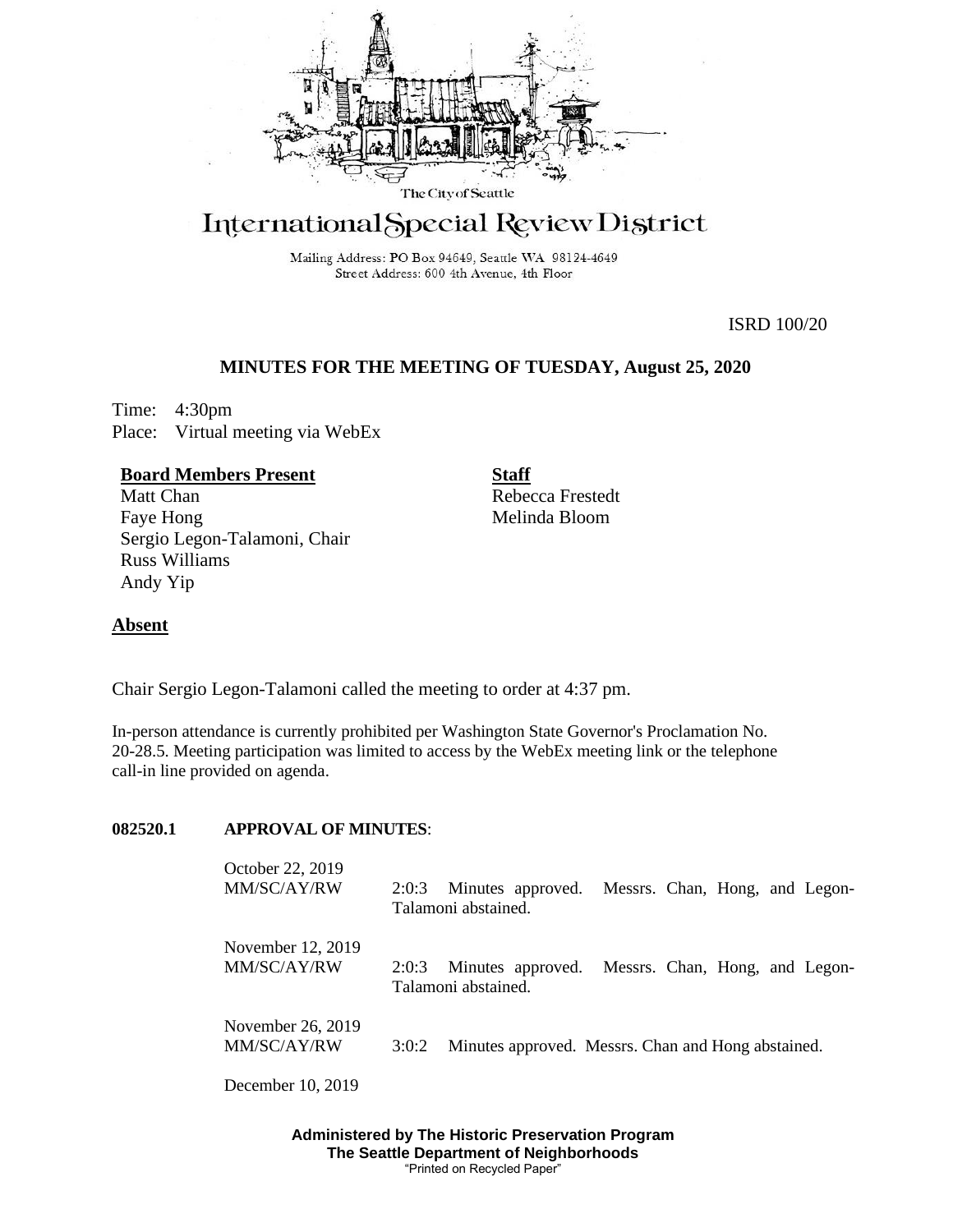MM/SC/AY/SLT 2:0:3 Minutes approved. Messrs. Chan, Hong, and Williams abstained.

Ms. Frestedt explained that emergency legislation prevents in-person meetings and placed a pause on review of most application, allowing Historic Preservation staff review. She said this application received a great deal of public involvement, concerns, comments and would not have warranted staff review. She said the application was complete and Code mandates review. She said that no other applications meet criteria and she didn't know when the next meetings would be scheduled. Other projects are in various phases.

#### **082520.2 PUBLIC COMMENT**

David Della, Green Shoots Consulting, said he was happy to have meetings back online even remotely. He said he represents a couple groups with plans pending board review who want their projects to move forward, as appropriate.

#### **082520.3 APPLICATION FOR CERTIFICATE OF APPROVAL**

082520.31 Right-of-Way at  $12<sup>th</sup>$  Ave S. - Vision Zero *Applicant*: Megan Hoyt, SDOT

> Ms. Frestedt explained the proposed modifications in the right-of-way associated with the  $12<sup>th</sup>$  Ave Vision Zero project, consisting of construction of the protected bike lane on  $12<sup>th</sup>$ Ave. S. between S. King St. and S. Charles St.; roadway and sidewalk safety modifications; installation of new pedestrian lighting; and installation of King Street Greenway wayfinding signs. Exhibits included plans, renderings and photographs. She provided background noting in June 2019, the Board recommend approval of a Certificate of Approval for temporary installation of "paint and post" improvements for bicyclists at the intersection of  $12<sup>th</sup>$  Ave. S. & S. King St. associated with the S. King St. Neighborhood Greenway. In February 2019, the Board recommended approval of a Certificate of Approval for modifications within the right-of-way, including: a new traffic signal at S. King and Rainier Ave.; spot roadway and sidewalk repair; signs and pavement markings, and the installation of speed cushions east of I-5. As a condition of that approval the Board directed SODT to submit text for translated King Street Greenway signage (Chinese, west of I-5, and Vietnamese, east of I-5) to staff. That information was provided to staff, along with a slightly revised, streamlined sign proposal in July 2020.

Applicant Comment:

Megan Hoyt and Ching Chan, SDOT presented (detailed documents in DON file).

Ms. Hoyt explained the project goal is to end traffic fatalities for pedestrians, cyclists, and vehicles. Project components included curb bulbs and protected left turn land at S. Weller St.; protected bike land from S. King Street to S. Charles Street to connect Mountains to Sound trail and S. King St. neighborhood Greenway; Neighborhood Greenway improvements at  $12<sup>th</sup>$  Ave S. and S. King St intersection including raised crosswalk on west and curb bulbs onto S. King St.; and pedestrian lighting at locations around Little Saigon. She noted how far the design had evolved since they started the design process in 2018. She said they heard the community's desire to keep both bus stops and load zones. Ms. Hoyt said final design includes northbound protect left turns at S. Weller St.;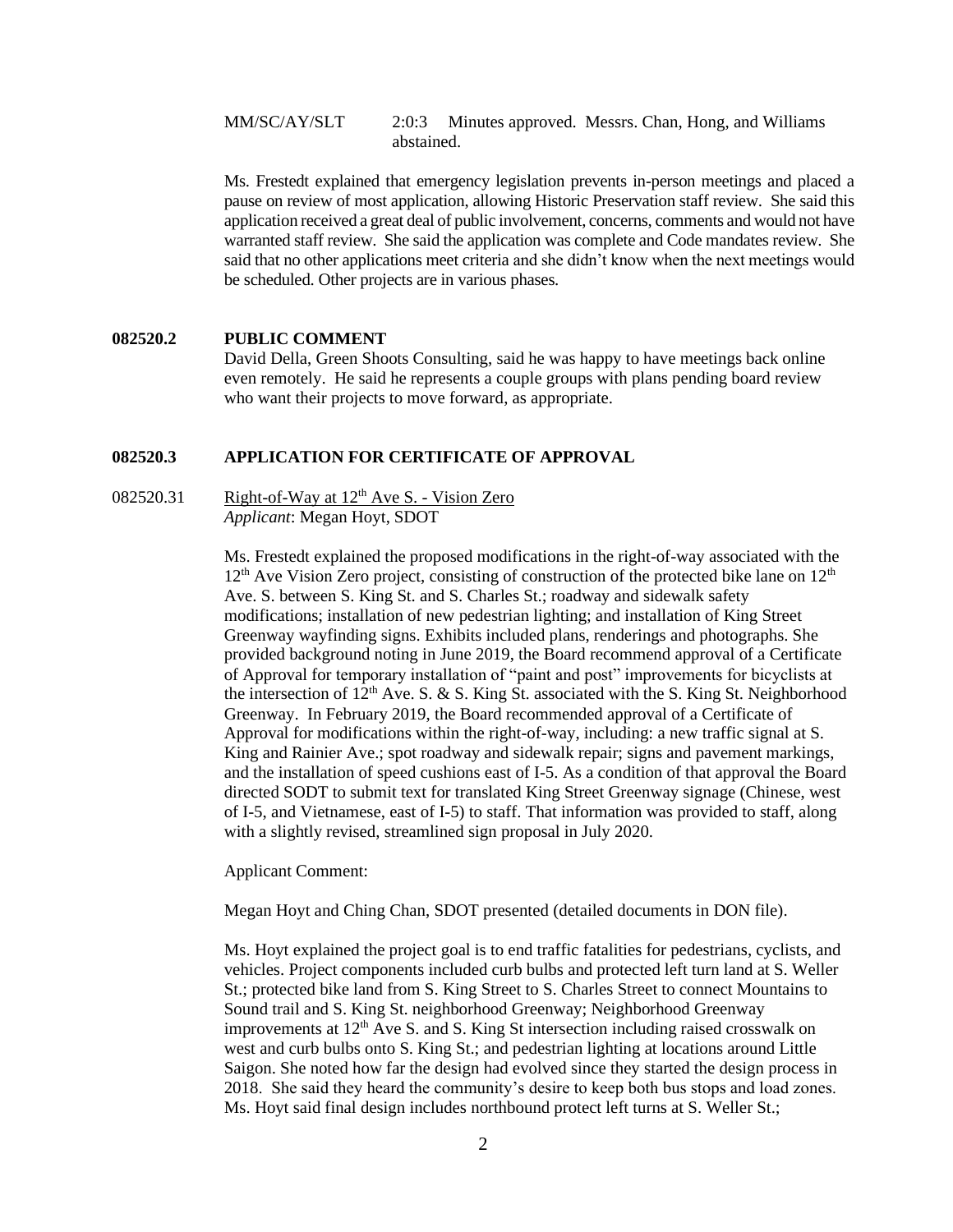southbound left turn restricted at S. Weller St.; one-way protected bike lanes on each side of 12 Avenue S.; shared bus stop/bike land; load zone maintained on west side of  $12<sup>th</sup>$ Avenue S.; and new wayfinding signs.

Ms. Chan said public outreach was conducted with 12 stakeholder meetings between August 2018 and October 2019. Concerns raised were bike and pedestrian safety, traffic flow on  $12<sup>th</sup>$  Avenue S., parking, load zones and business access, retain existing bus stops on S. Weller. She said outreach was provided to property owners, business owners, and community organizations. She said protected bike lanes will be marked by white delineator posts which would be sited to allow room for street cleaning machines. She said the hope is that delineators will slow vehicle traffic. She said  $10<sup>th</sup>$  and S. Weller will qualify for four-way stop. She said sidewalk restoration will be part of lighting project. She said the will work with their contractor and community with flexibility that will keep business operation and customer access a priority. She said if approved, construction would start in September 2020 and is expected to last five months. She said it may require suspension for weather related issues and Lunar New Year moratorium.

Mr. Legon-Talamoni appreciated the presentation and information. He noted four critical items: construction of protected bike lane; roadway and safety modifications; pedestrian lighting; and wayfinding signs.

Mr. Chan expressed concern about the four-way stop at  $10<sup>th</sup>$  and Weller; he noted it is very dark and there will be more traffic. He asked if four-way lights are a possibility and said the intersection needs something more visible than a stop sign.

Ms. Hoyt said they take concerns seriously. She said improving lighting may help. She said she will investigate lighting and a beacon light.

Mr. Chan asked how to cross  $12<sup>th</sup>$  Avenue on a bike to get to the Mountain to Sound trail.

Ms. Hoyt explained where bikes would cross.

Mr. Legon-Talamoni asked how motorists will be informed of the changes.

Ms. Chan spoke of the "3Es" of the Vision Zero project – Engineering, Education and Enforcement. She said education will provided and it will take time for adjustment and to change behavior. She said they will monitor to see how the changes happen.

Ms. Hoyt said construction is messy and people will notice changes are being made which helps with the transformation.

Ms. Chan said the changes will be lifesaving. They will take advantage of the current lull in traffic volume to lessen disruption to traffic and business.

Mr. Chan asked how they will manage the transition at  $12<sup>th</sup>$  southbound from Jackson Street to King where it goes from two lanes down to one.

Ms. Hoyt said the curb lane will become a right turn only.

Mr. Hong said he welcomes traffic revision as he uses Weller every day. He asked why Chinatown is not listed on the wayfinding sign.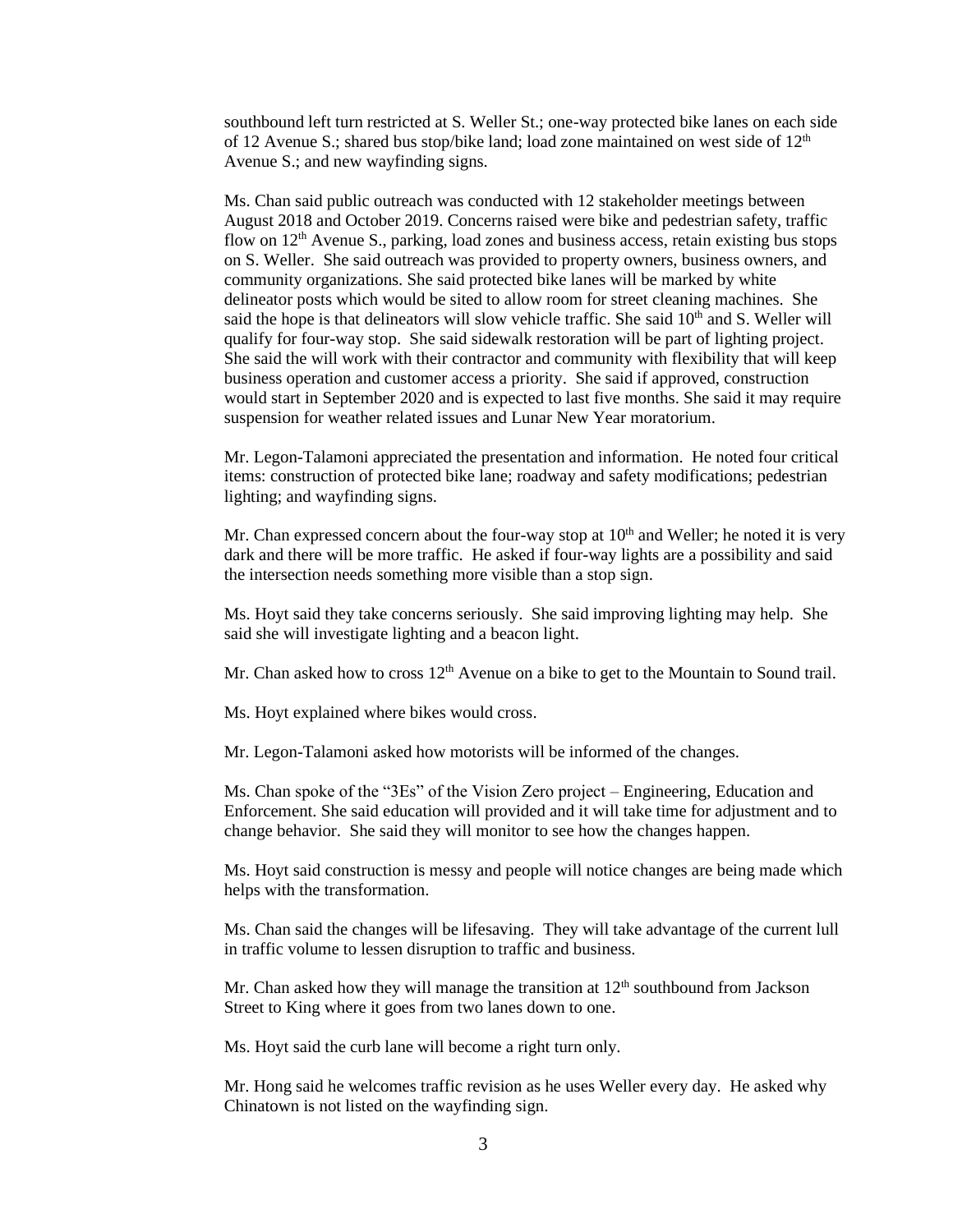Ms. Hoyt said the sign shown was located for people headed to the east which is why Chinatown is not listed there. She said it is listed on sign for directing west.

Mr. Williams asked if the wayfinding signs fit in with Citywide initiative regarding signage.

Ms. Frestedt said Aditi Kambuj submitted an updated application for that project that will be coming back to the board.

Ms. Hoyt said the destinations will match. She said the signage type shown is specific to city greenways and is separate from the other initiative.

Ms. Chan said although the other is a separate initiative, they have been coordinating on naming of destinations for consistency. She said the greenway signs will not be translated as there is not enough space on the signs. She said there have been concerns about signage clutter and they have been mindful about that.

Mr. Chan said it is a great plan. He said, as a bike rider, the changes are needed. He said more light is needed and he appreciates more is being added. He said needs are especially important in Little Saigon as it grows.

Mr. Legon Talamoni said proposal is a wonderful, welcome refinement to the neighborhood. He noted that density is increasing, and prioritizing safety is needed. He said he was concerned about deleting the left turn on King Street, but the applicants have shown this has been thought through. He said currently there is no stop sign at  $10<sup>th</sup>$  and Weller. He said more pedestrian lighting is needed especially with increasing density. He encouraged thinking about translation on wayfinding signs being mindful about space on sign, clarity and clutter. He said it will be a great addition to the district.

Mr. Yip echoed board member comments thus far and said he welcomed changes. He said the rainy season is coming.

Mr. Hong supported the proposal and appreciated the design.

Mr. Williams supported the proposal and echoed board comments thus far.

Mr. Chan said the applicants brought good points and considered impacts.

Mr. Legon Talamoni appreciated the applicants giving thought to local businesses and impacts to them.

Action: I move that the International Special Review District Board recommend approval of a Certificate of Approval for Street Use and Design, as proposed.

The Board directs staff to prepare a written recommendation of approval, based on consideration of the application submittal and Board discussion at the August 25, 2020 public meeting, and forward this written recommendation to the Department of Neighborhoods Director.